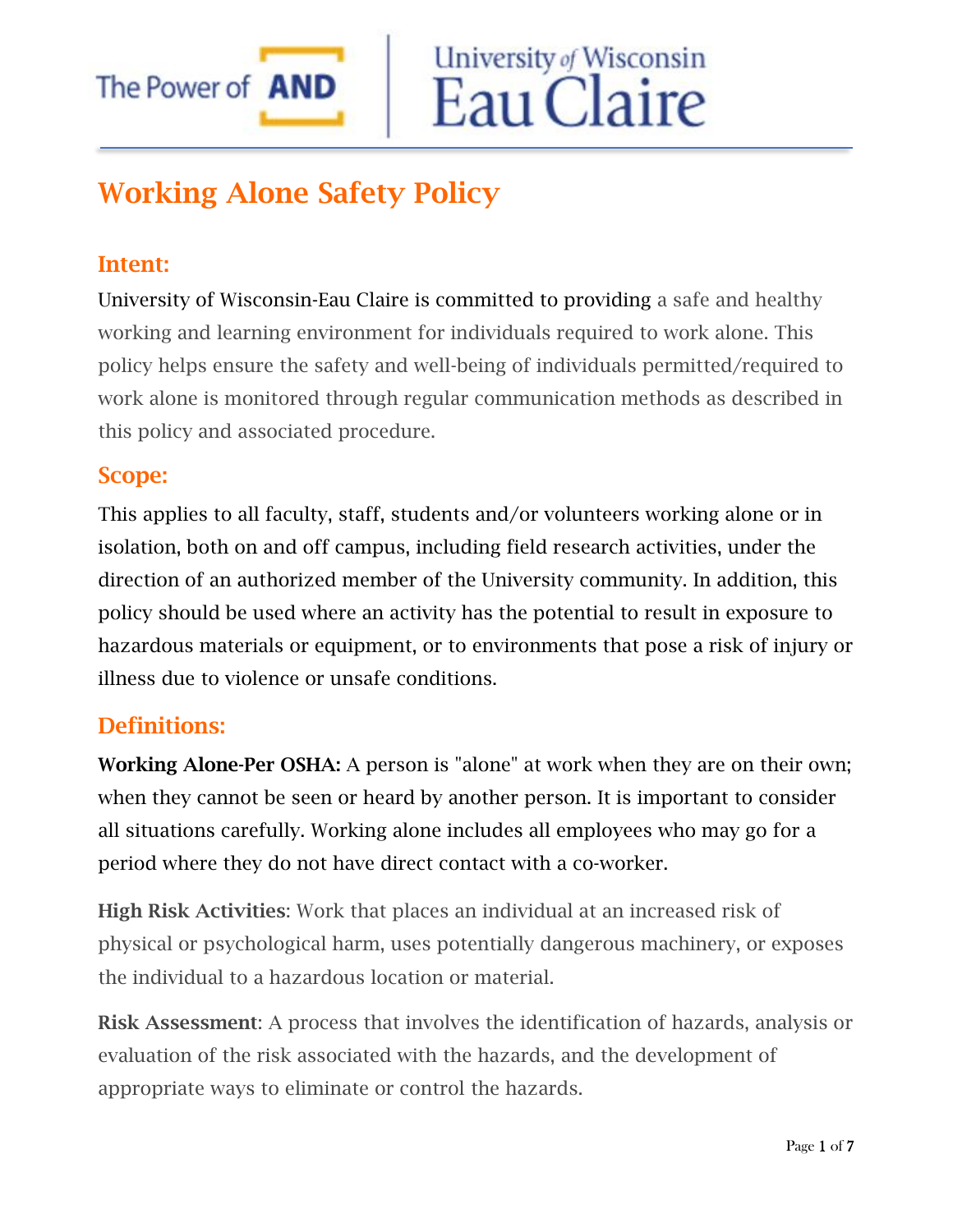

# University of Wisconsin<br>Eau Claire

# Table of Contents:

- 1. [Responsibilities](#page-1-0)
- 2. [Working Alone Plan](#page-2-0)
- 3. [Communication](#page-3-0)
- 4. [Check-In Procedure](#page-4-0)

#### Procedures

- 5. [Working Alone Prohibited](#page-4-1)
- 6. [Best Practices for Management](#page-5-0)
- 7. [Training](#page-6-0)

The supervisor of individuals working alone should seek ways to reduce risk and eliminate or mitigate hazards a worker may face while performing their job duties. The procedures and guidelines for situations listed below should be followed by anyone working in an isolated environment.

# <span id="page-1-0"></span>Responsibilities

#### Risk Management, Safety and Sustainability (RMSS)

| <b>Step</b>    | <b>Responsibilities</b>                                                    |  |
|----------------|----------------------------------------------------------------------------|--|
|                | Be responsible for ensuring the development and implementation of this     |  |
|                | policy                                                                     |  |
| $\mathcal{P}$  | Provide necessary resources as available to carry out the program          |  |
| $\overline{3}$ | Provide consultation to supervisory staff in the development of            |  |
|                | departmental and site-specific working alone plans                         |  |
| $\overline{4}$ | Develop, modify, and update as required a standard working alone           |  |
|                | checklist to be used as the basis for documentation of objectives          |  |
|                | information concerning the specific working alone requirements             |  |
| 5              | Assist respective departments to conduct a risk assessment to identify the |  |
|                | risks associated with potential hazards                                    |  |

#### Department Chairs/Heads

| <b>Step</b>    | <b>Responsibilities</b>                                                                                               |
|----------------|-----------------------------------------------------------------------------------------------------------------------|
|                | Provide the resources and direction required to support the Working<br>Alone Policy                                   |
| $\overline{2}$ | Ensure that faculty, staff, and students are aware of, and have been<br>trained on the requirements for working alone |
| $\overline{3}$ | Ensure that risk assessments have been conducted and appropriate<br>controls put into place                           |
|                | Establish general rules for working alone within the department/unit                                                  |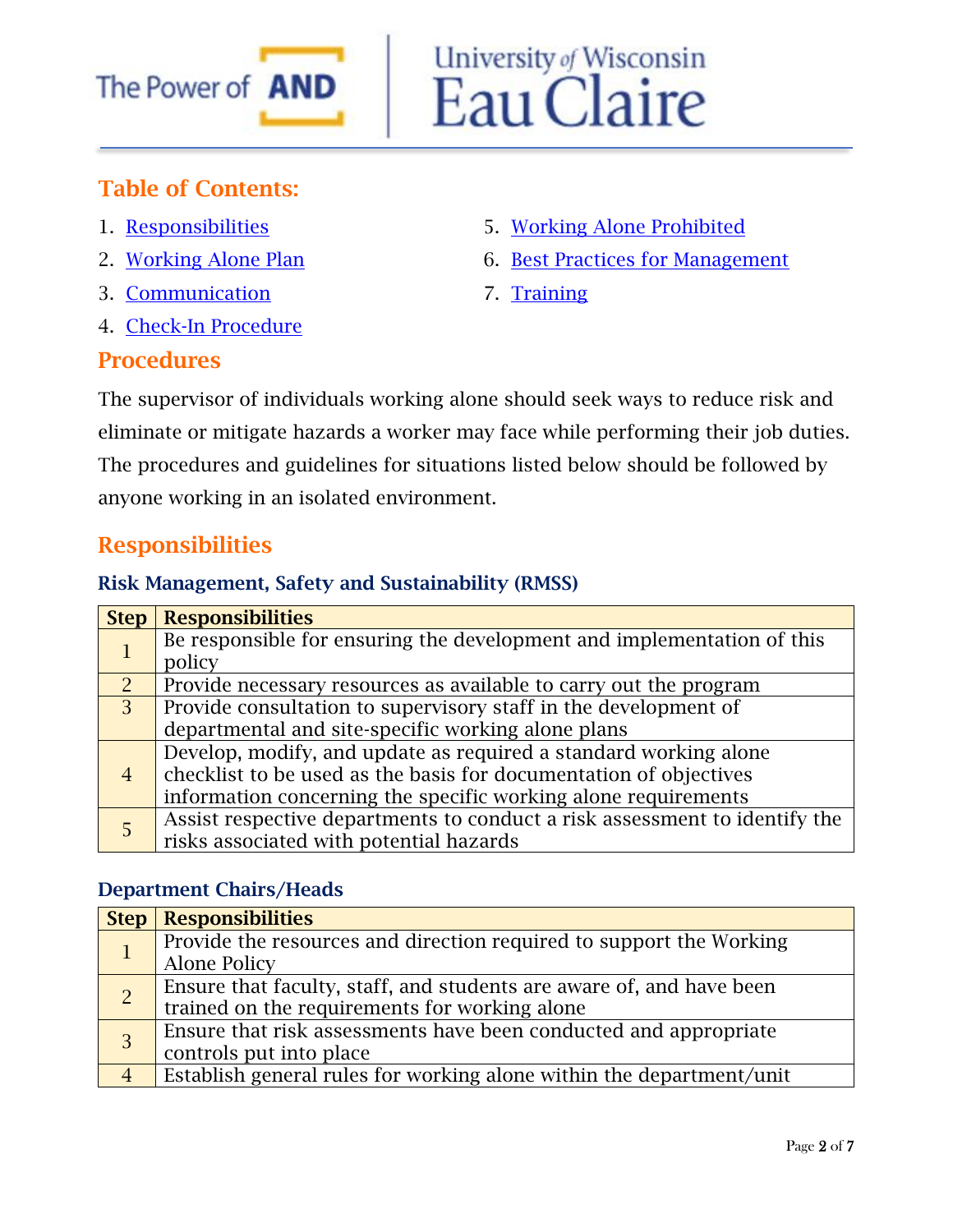

# University of Wisconsin<br>Eau Claire

#### Faculty and/or Supervisors

| <b>Step</b>    | <b>Responsibilities</b>                                                 |
|----------------|-------------------------------------------------------------------------|
| $\mathbf{1}$   | Identify situations where workers, including themselves, work alone and |
|                | conduct risk assessments accordingly                                    |
| $\overline{2}$ | Identify all workers who work alone or in isolation to ensure they know |
|                | the associated risks                                                    |
| $\overline{3}$ | Develop appropriate controls to mitigate risk at the individual and/or  |
|                | project level                                                           |
| $\overline{4}$ | Ensure workers attend required training programs to ensure their safety |
|                | and that all new workers that will work alone receive orientation       |
| 5              | Ensure procedures are developed, maintained, and communicated to all    |
|                | workers that work alone                                                 |
| 6              | Ensure work performed alone or in isolation has a completed risk        |
|                | assessment that has been shared with the lone worker                    |
| $\overline{7}$ | Ensure lone workers understand the risks associated with their work and |
|                | that the necessary safety precautions are carried out                   |
| 8              | Provide guidance in situations of uncertainty                           |
| 9              | Implement controls to eliminate or control hazards prior to lone work   |

#### Employees, Students, and other persons

|                | <b>Step   Responsibilities</b>                                           |  |
|----------------|--------------------------------------------------------------------------|--|
|                | Obtain supervisor approval before working alone                          |  |
| $\mathcal{P}$  | Communicate any unsafe conditions to the immediate supervisor            |  |
| $\overline{3}$ | Recognize the hazards associated with their jobs and how to minimize     |  |
|                | them                                                                     |  |
| $\overline{4}$ | Work alone only when necessary, rescheduling assignments (when           |  |
|                | possible) to keep from working alone                                     |  |
| 5 <sup>5</sup> | Follow the protocol put into place and adhere to safe work practices     |  |
| 6              | Advise of any change in conditions, circumstances or deficiencies in the |  |
|                | protocol or safe work practices.                                         |  |

# <span id="page-2-0"></span>Working Alone Plan

Departments are required to develop a methodical Safe Working System for employees who work alone. Although there is no specific format for a Safe Working System, it should address the following information: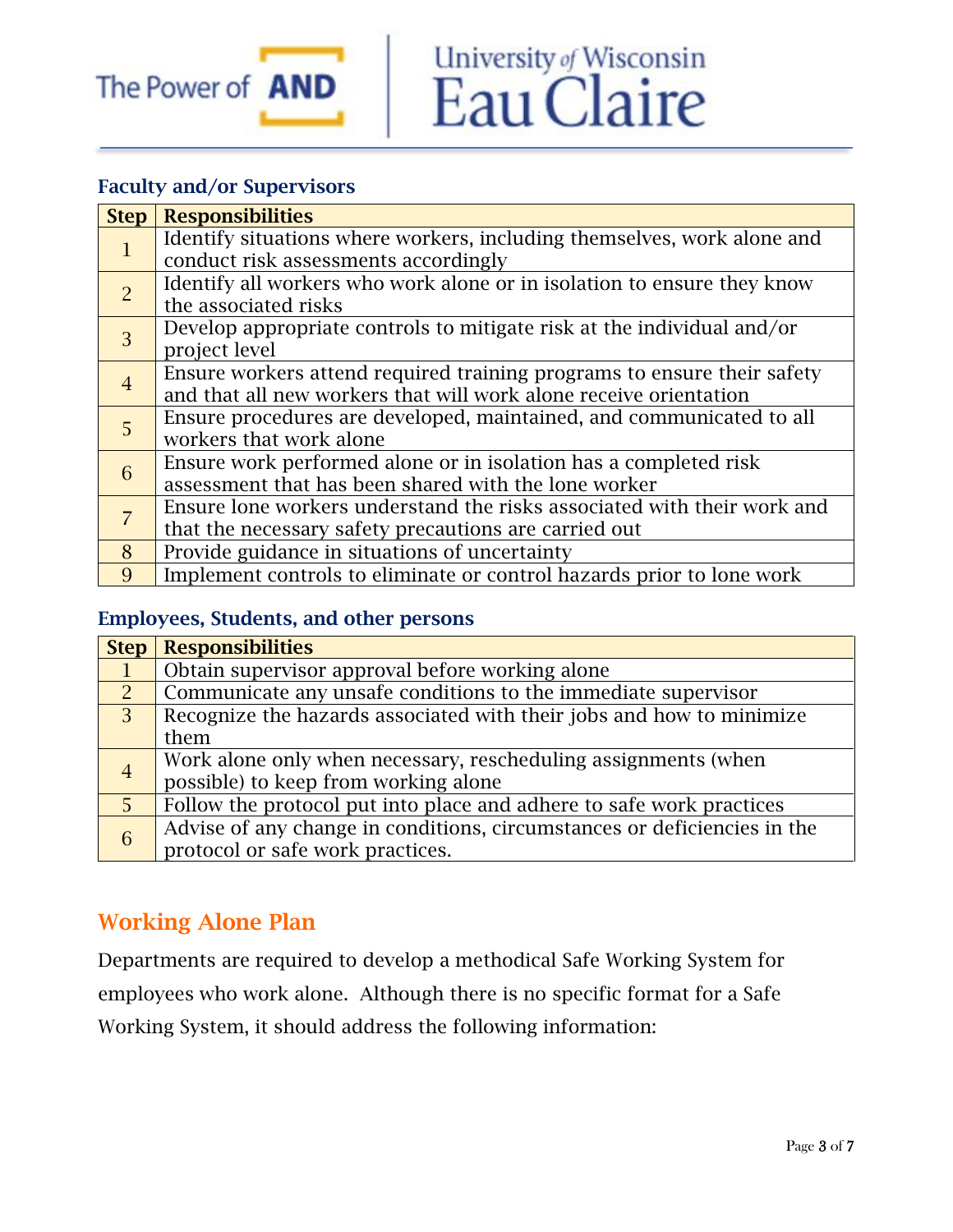

## Safe Working System

| <b>Step</b>    | <b>Action</b>                                                                     |  |
|----------------|-----------------------------------------------------------------------------------|--|
| $\mathbf 1$    | Name of individual or job positions that are required to work alone               |  |
| $\overline{2}$ | Identification of the hazards and risks associated with the work activities       |  |
|                | and/or the environment where the work is to be performed                          |  |
|                | Assessing the risks of injury or harm arising from the hazards. This              |  |
| 3              | involves considering the chance or likelihood of a hazard occurring and, if       |  |
|                | it does occur, the extent of any injury or harm                                   |  |
| $\overline{4}$ | Identification of which type of activities may be conducted while working         |  |
|                | alone and stating any limitations and/or prohibitions on certain activities       |  |
|                | Procedures to control (minimize) the identified risks. This will involve          |  |
| 5 <sup>1</sup> | implementing engineering and/or administrative controls (see Control              |  |
|                | Measures for more information)                                                    |  |
| 6              | Implementing control measures to eliminate or reduce the risks of injury          |  |
|                | or harm, and ensure they are monitored and reviewed on an ongoing basis           |  |
| $\overline{7}$ | Ensuring the worker understands the hazards that may be associated with           |  |
|                | the work and the procedures that should be followed to reduce risk                |  |
| 8              | Establishing the frequency of regular communications and identifying who          |  |
|                | is responsible for establishing contact                                           |  |
|                | Any individual working alone should receive departmental permission               |  |
|                | prior to the occurrence. In the event the immediate supervisor cannot get         |  |
| 9              | in touch with the employee/student working alone, notify campus police            |  |
|                | or security right away. The immediate supervisor must be notified of the          |  |
|                | situation in writing prior to its occurrence. See <b>Permission of Work Alone</b> |  |
|                | <b>Form</b>                                                                       |  |

University of Wisconsin<br>Eau Claire

#### <span id="page-3-0"></span>**Communication**

A Working Alone or Isolation Safety Plan may include the following to ensure the most practical and effective means of communication:

| <b>Step</b>    | <b>Action</b>                                                             |  |
|----------------|---------------------------------------------------------------------------|--|
| $\mathbf{1}$   | Methods of communication by which employees can secure emergency          |  |
|                | assistance and how emergency assistance will be provided in the event of  |  |
|                | an incident or accident                                                   |  |
| $\overline{2}$ | Portable or cellular telephone and radio                                  |  |
| 3              | Walkie-talkie                                                             |  |
| $\overline{4}$ | E-mail, instant message, or text message                                  |  |
| 5 <sup>1</sup> | Check-in system and requirement for updating an individual's status while |  |
|                | working alone                                                             |  |
| 6              | Any other method that may be considered effective in the specific         |  |
|                | department's safe operations                                              |  |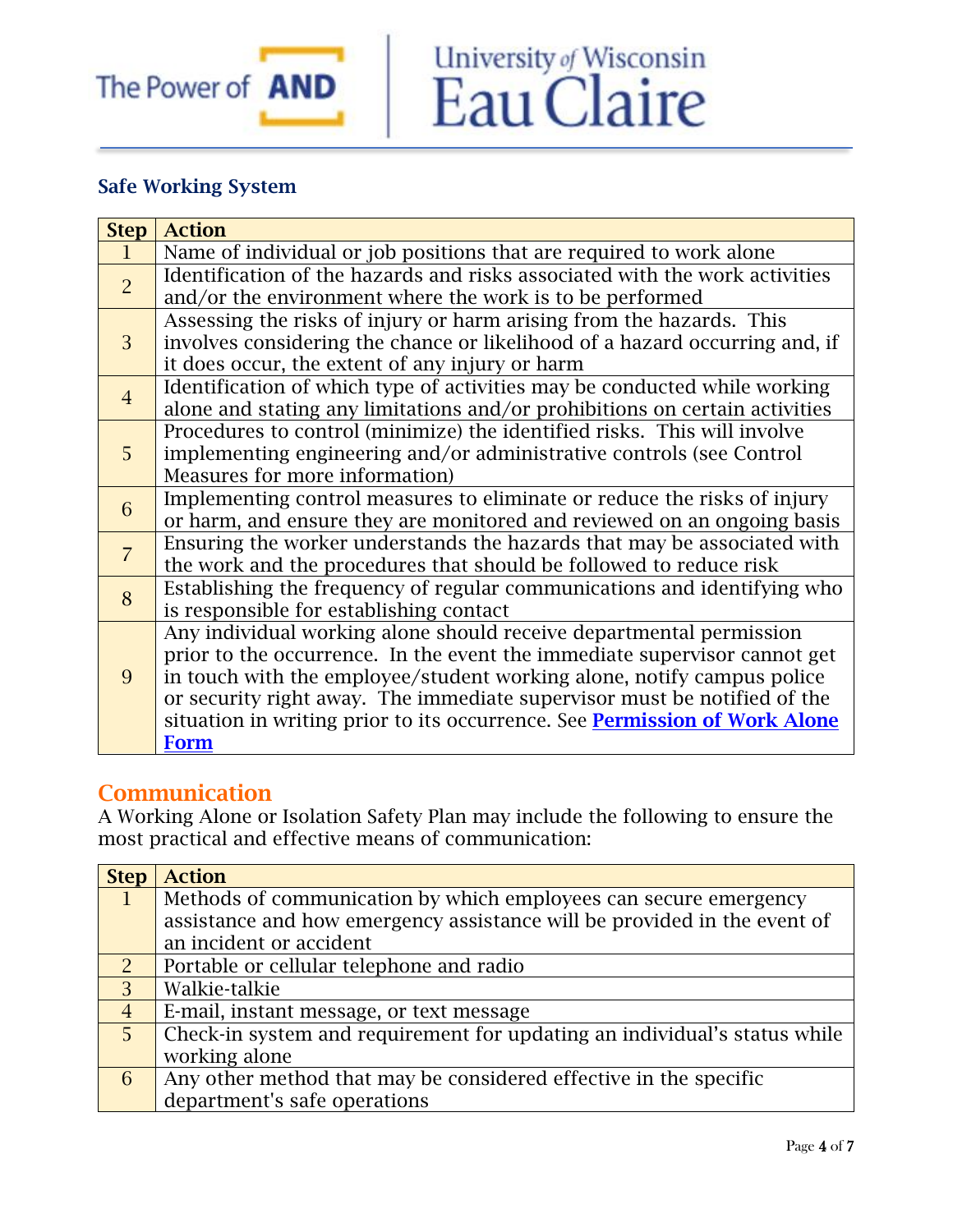

# <span id="page-4-0"></span>Check-In Procedure

It is important to account for individuals who are working alone. Medium and high risk working alone activities will require that a check-in procedure be established. The following are factors to consider when developing a check-in procedure:

| <b>Step</b>    | <b>Action</b>                                                             |  |
|----------------|---------------------------------------------------------------------------|--|
| $\mathbf{1}$   | Determine who will be the main contact person and a backup individual     |  |
|                | • Ensure the designated contact person is willing to participate and      |  |
|                | knows the procedure if they are unable to contact you                     |  |
| $\overline{2}$ | Determine if a verbal check-in is adequate or must the employee be        |  |
|                | accounted for by a visual check                                           |  |
|                | Define under what circumstances the lone employee will check in and how   |  |
|                | often                                                                     |  |
| 3              | • The frequency of the communication increases as the risk of the         |  |
|                | activity increases                                                        |  |
|                | • The schedule must be determined and clearly communicated to the         |  |
|                | lone worker and to the contact person                                     |  |
| $\overline{4}$ | Have the lone worker call the designated contact individual at the        |  |
|                | beginning and completion of the activity                                  |  |
| 5              | Have the contact person call or visit the lone employee periodically to   |  |
|                | make sure everything is OK. You may wish to have a written log of contact |  |
| 6              | Develop an emergency action plan to be followed if contact with the lone  |  |
|                | worker is not achieved within a certain timeframe                         |  |

# <span id="page-4-1"></span>Working Alone Prohibited

There are certain situations where working alone will not be permitted. Working alone will be prohibited under the following circumstances:

| <b>Step</b>    | <b>Action</b>                                                             |  |
|----------------|---------------------------------------------------------------------------|--|
| $\mathbf{1}$   | Confined space entry: 29 CFR 1910.146                                     |  |
|                | • Permit-required Confined Spaces                                         |  |
| $\overline{2}$ | Working on energized electrical conductor or equipment: 29 CFR            |  |
|                | 1910.330                                                                  |  |
|                | • High energy materials (radioactive, high temperature)                   |  |
|                | • High pressure or high voltage systems                                   |  |
| 3              | Power line hazards: Use of a vehicle, crane, or similar equipment near a  |  |
|                | live power line where it is possible for any part or the equipment or its |  |
|                | load to contact the live power line                                       |  |
|                | Fall Protection System: 29 CFR 1910. 29                                   |  |
|                | • Using fall arrest equipment and scaffolding                             |  |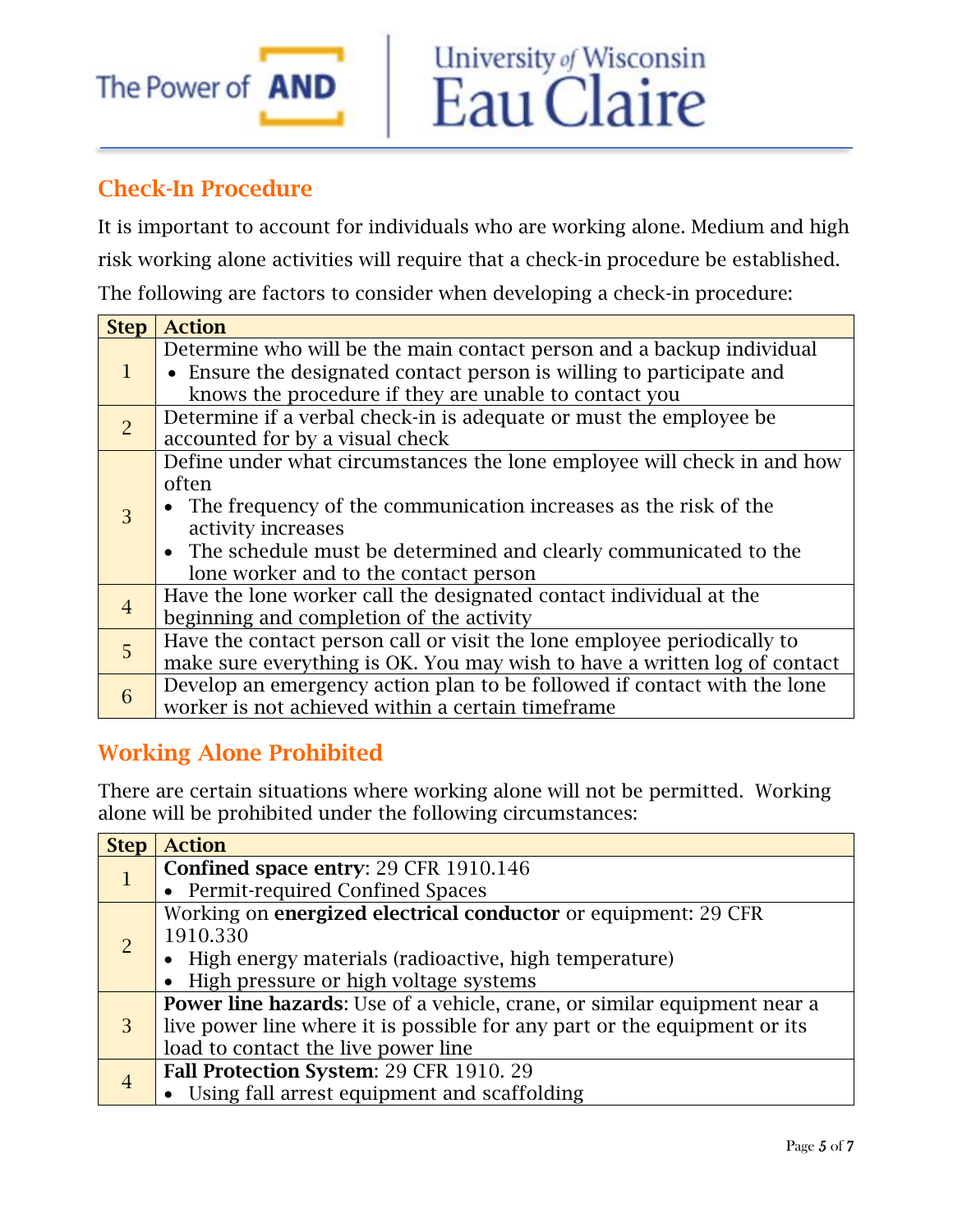

|   | Flammable Liquids: 29 CFR 1910.106                                                                       |
|---|----------------------------------------------------------------------------------------------------------|
|   |                                                                                                          |
|   | • Toxic gases, liquids, or solids<br>• Handling or transferring flammable liquids such as in oil and gas |
|   | industries                                                                                               |
| 6 | <b>View obstruction:</b> A vehicle, crane, mobile equipment, or similar material                         |
|   | handling equipment where the operator does not have full view of the                                     |
|   | intended path of travel                                                                                  |

University of Wisconsin<br>Eau Claire

#### <span id="page-5-0"></span>Best Practices for Management

There are many steps that should be taken to help ensure the safety of those who are working alone. Best practices for a situation where individuals work alone include:

#### General Best Practices

| <b>Step</b>    | <b>Action</b>                                                               |
|----------------|-----------------------------------------------------------------------------|
| 1              | Assessing the hazards of the work to identify existing or potential working |
|                | alone hazards on campus.                                                    |
| $\overline{2}$ | Taking corrective actions or measures to prevent or minimize hazards or     |
|                | incidents from occurring                                                    |
| 3              | Assessing the requirements for emergency equipment, emergency aid and       |
|                | practical means of obtaining assistance based upon the nature and degree    |
|                | of exposure to the hazard                                                   |
| $\overline{4}$ | Ensuring emergency aid is available and compatible with the work            |
|                | assignment                                                                  |
| 5              | Training and educating students of the hazards and methods used to          |
|                | control or eliminate them so they can perform their work safely             |
| 6              | Evaluating safety measures on a regular basis to ensure that these          |
|                | measures are effective, considering any new changes in the operation        |
|                | Providing an effective system of communication between any individual       |
|                | who works alone and a person capable of assisting the individual            |

#### Best Practices for Student/Employees

| <b>Step</b>    | <b>Action</b>                                                              |  |
|----------------|----------------------------------------------------------------------------|--|
|                | Report all accidents of work site incidents immediately to campus security |  |
|                | and his/her supervisor                                                     |  |
| $\overline{2}$ | Participate in work area hazard assessments and the implementing of        |  |
|                | procedures to eliminate or control hazards of working alone                |  |
| $\overline{3}$ | Adhere to appropriate measures established for working alone               |  |
| $\overline{4}$ | Follow all safety instructions provided                                    |  |
| 5              | Report suspicious activity to campus security                              |  |